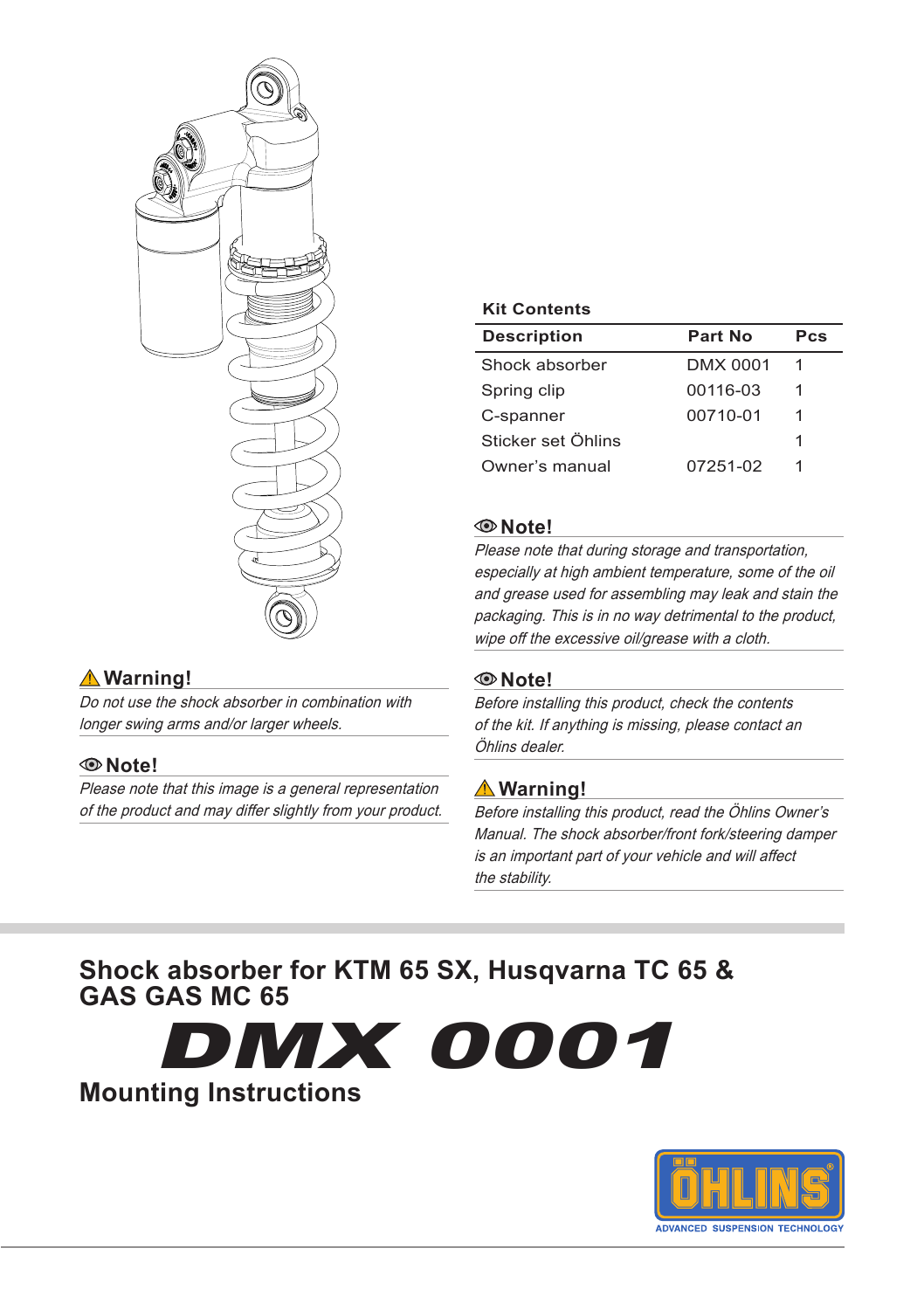# **MOUNTING INSTRUCTIONS**

#### **Spring recommendation list**

| SX65/TC65/MC65 |             |               |  |  |
|----------------|-------------|---------------|--|--|
| Rider's weight | Spring rate | <b>Spring</b> |  |  |
| kg/pounds      | N/mm        | part no.      |  |  |
| < 35/77        | 35          | 00181-09      |  |  |
| 40/88          | 40          | 00181-10      |  |  |
| >45/99         | 45          | 00181-11      |  |  |

Rider's weight: Rider wearing all riding equipment.

## **Warning!**

It is advisable to have an Öhlins dealer install the shock absorber/front fork/steering damper.

#### **Note!**

When working on this product, always see the Vehicle Service Manual for vehicle specific procedures and important data.

#### **1**

Measure the free length of the spring (A).

#### **2**

Install the spring clip, turn the shock absorber so that the spring rests against the spring platform and turn the rings (lock nut and spring platform) so they touch the upper surface of the spring.

#### **3**

Set the spring preload;

Use a C-spanner. Turn the upper spring platform approximately 2 turns (3 mm) clockwise to preload the spring before installing the shock absorber to the motorcycle. Change the Spring

#### **1**

To remove the original spring, you must first release the spring preload by turning the upper spring platform counter clockwise. Use a C-spanner.

#### **2**

Remove the spring clip and then the original spring.

#### **3**

Change spring and set the new spring preload according to the section above.

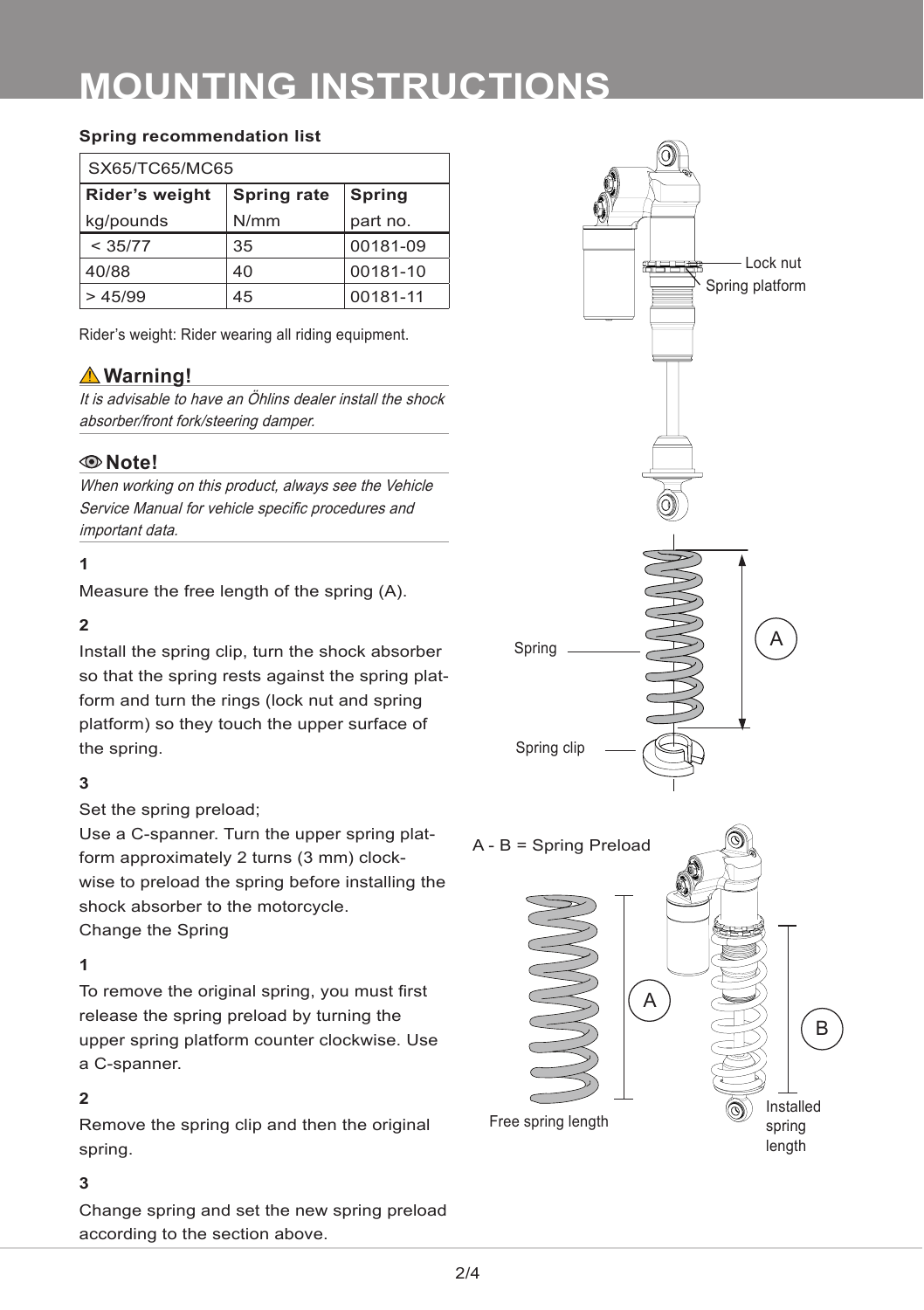# **MOUNTING INSTRUCTIONS**

## **Warning!**

It is advisable to have an Öhlins dealer install the shock absorber/front fork/steering damper.

## **Warning!**

If working on a raised vehicle, ensure it is securely supported so that it will not tip.

## **Note!**

Before mounting this product clean the vehicle.

### **Note!**

When working on this product, always see the Vehicle Service Manual for vehicle specific procedures and important data.

#### **1**

Put the motorcycle on a workstand so that the rear wheel barely touches the ground.

#### **2**

Install the Öhlins shock absorber with according to the vehicle manual.

#### **Note!**

Lower the vehicle so that the suspension is slightly compressed before tightening the screws.

## **Caution!**

Ensure that all screws are tightened to the correct torque and that nothing fouls or restricts movement of the shock absorber/front fork/steering damper when the suspension is fully compressed or extended.